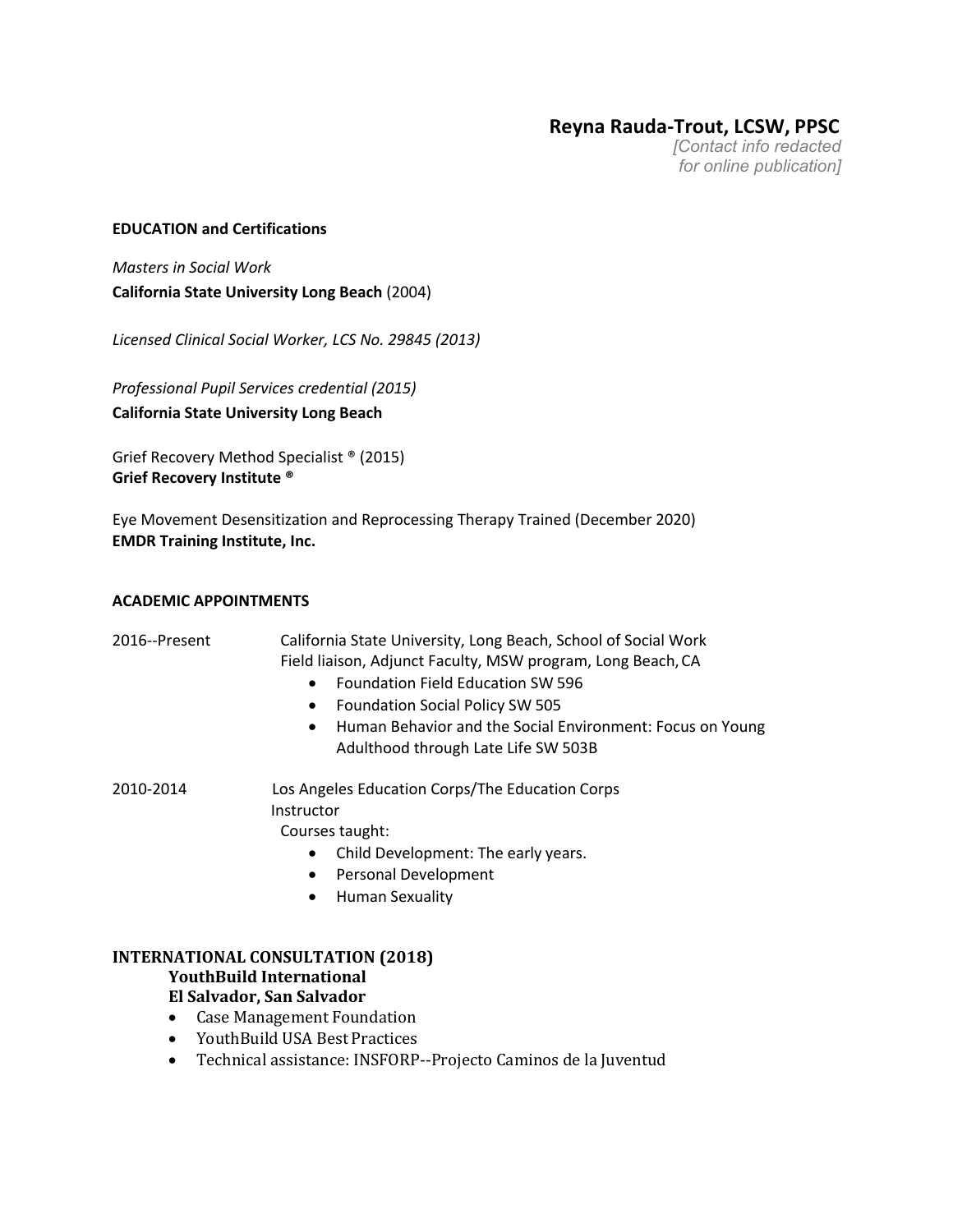#### **PROFESSIONAL EMPLOYMENT**

# Private Practice **Therapist/Owner**

## **2018-present**

- Provide therapeutic interventions to adults and teenagers using individual therapy interweaving Motivational Interviewing, CBT, and EMDR asneeded.
- Utilize a strength based supportive approach with a trauma informed lens to assist clients reach their goals.

# YOUTHBUILD CHARTER SCHOOL OF CALIFORNIA

#### **DIRECTOR OF COUNSELING SERVICES**

#### **2014 TO PRESENT**

- Develop and manage MSW program for 19 school sites through UCLA,USC, CSULA, CSULB schools of social work.
- Responsible for selecting and hiring field instructors to provide quality supervision to interns and meet all requirements by each university.
- Supervise up to 5 field instructors and provide clinical supervision to 10 MSW interns.
- Oversee provision of appropriate teaching environment for MSW intern at each site and provide recommendations to each school site on ways toimprove.
- Facilitate trainings for staff in school mental health topics such as trauma focus approach, Motivational Interviewing, etc.
- Coordinate relationships interagency and intra-agency.
- Research, design and implement Multi-Tiered Support System (MTSS) into each one of the 19 schools.
- Create a crisis response policy for the school.
- Provide consultation to all staff regarding student crisis.
- Assist with grant writing and program design
- Provide crisis interventions and manage the crisis response team
- Provide therapy to school clients during the summer breaks to bridge the school break.

LOS ANGELES **CONSERVATION** CORPS EXPERIENCE

## **Sr. DIRECTOR/MANAGER**

## 2000 to 2014

- Develop and manage federal/state contracts and foundation grants (e.g., Workforce Investment Act, Community Development Block Grant, Annenberg Foundation, Weingart Foundation, etc.)
- Responsible for annual budget of up to \$2.5 million
- Supervise up to 15 full-time staff members (case managers/counselors, teachers, site directors, administrative support staff, etc.)
- Develop and oversee MSW internship training program, consisting of up to 30 MSW students annually from UCLA, USC, CSULA, and CSULB
- Oversee provision of counseling and case management services to 250young adults enrolled in a job training program and 300 minor students enrolled in two

(A \$28 MILLION NONPROFIT DEDICATED TO SERVING THE SOCIAL SERVICES, EDUCATION, AND EMPLOYMENT NEEDS OF LOS ANGELES' MOST NEEDY FAMILIES)

(A CHARTER SCHOOL DEDICATED TO PROVIDING AN AUTHENTIC EDUCATION THROUGH PROJECT BASED LEARNING AND SOCIAL JUSTICE)